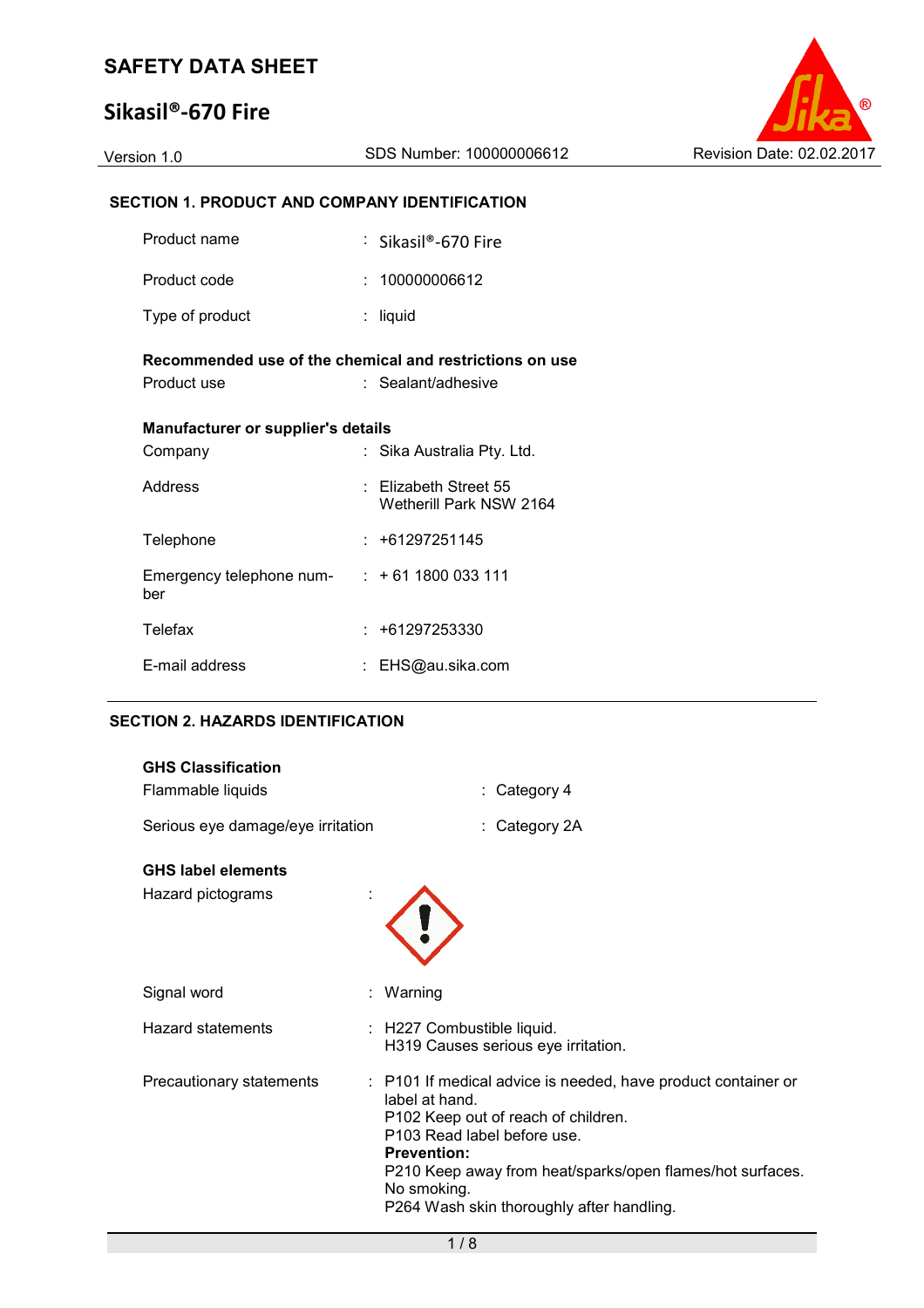# **Sikasil®-670 Fire**

| Version 1.0 | SDS Number: 100000006612                                                                                                                                                                                                                                                                                                                                                                                                       | Revision Date: 02.02.2017 |
|-------------|--------------------------------------------------------------------------------------------------------------------------------------------------------------------------------------------------------------------------------------------------------------------------------------------------------------------------------------------------------------------------------------------------------------------------------|---------------------------|
|             | P280 Wear protective gloves/ eye protection/ face protection.<br>Response:<br>P305 + P351 + P338 IF IN EYES: Rinse cautiously with water<br>for several minutes. Remove contact lenses, if present and<br>easy to do. Continue rinsing.<br>P337 + P313 If eye irritation persists: Get medical advice/ at-<br>tention.<br>P370 + P378 In case of fire: Use dry sand, dry chemical or<br>alcohol-resistant foam for extinction. |                           |

 $\odot$ 

None known.

#### **SECTION 3. COMPOSITION/INFORMATION ON INGREDIENTS**

Substance / Mixture : Mixture

#### **Hazardous components**

| Chemical name                                                          | CAS-No.     | Concentration (%) |
|------------------------------------------------------------------------|-------------|-------------------|
| I trimethoxyvinylsilane                                                | l 2768-02-7 | $0 - 510$         |
| bis(ethyl acetoacetato-O1',O3)bis(2-<br>methylpropan-1-olato) titanium | 83877-91-2  | $0 - 10$          |

### **SECTION 4. FIRST AID MEASURES**

| General advice                                                    | : Move out of dangerous area.<br>Consult a physician.<br>Show this safety data sheet to the doctor in attendance.                                                    |
|-------------------------------------------------------------------|----------------------------------------------------------------------------------------------------------------------------------------------------------------------|
| If inhaled                                                        | $\therefore$ Move to fresh air.<br>Consult a physician after significant exposure.                                                                                   |
| In case of skin contact                                           | : Take off contaminated clothing and shoes immediately.<br>Wash off with soap and plenty of water.<br>If symptoms persist, call a physician.                         |
| In case of eye contact                                            | : Immediately flush eye(s) with plenty of water.<br>Remove contact lenses.<br>Keep eye wide open while rinsing.<br>If eye irritation persists, consult a specialist. |
| If swallowed                                                      | : Clean mouth with water and drink afterwards plenty of water.<br>Do not give milk or alcoholic beverages.<br>Never give anything by mouth to an unconscious person. |
| Most important symptoms<br>and effects, both acute and<br>delayed | $:$ irritant effects<br>Excessive lachrymation<br>See Section 11 for more detailed information on health effects<br>and symptoms.<br>Causes serious eye irritation.  |
| Notes to physician                                                | : Treat symptomatically.                                                                                                                                             |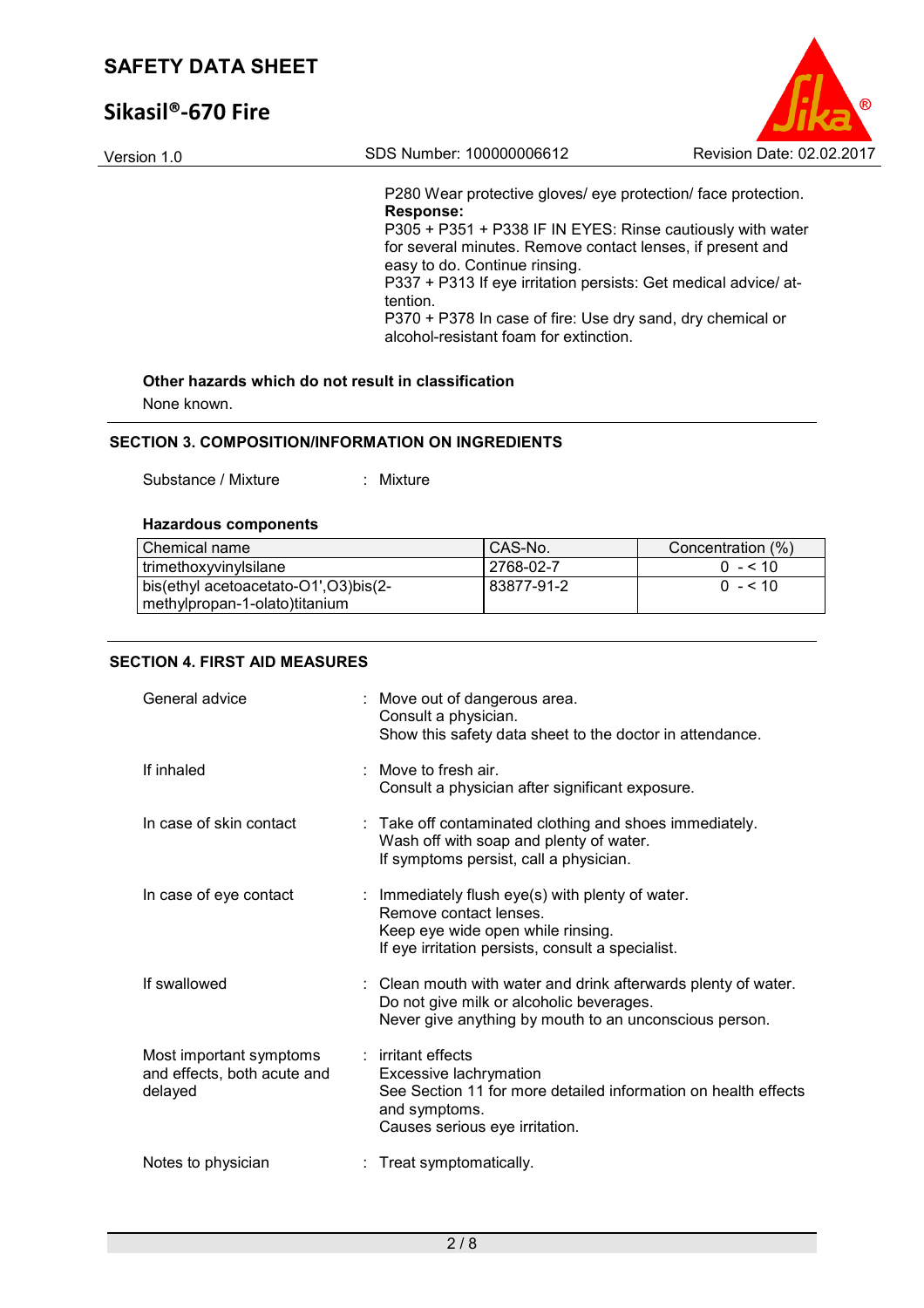## **Sikasil®-670 Fire**



#### **SECTION 5. FIREFIGHTING MEASURES**

| Suitable extinguishing media        | $\therefore$ Carbon dioxide (CO2)                                                             |
|-------------------------------------|-----------------------------------------------------------------------------------------------|
| Unsuitable extinguishing<br>media   | : Water                                                                                       |
| Hazardous combustion prod-<br>ucts  | : No hazardous combustion products are known                                                  |
| Specific extinguishing meth-<br>ods | : Standard procedure for chemical fires.                                                      |
| for firefighters                    | Special protective equipment : In the event of fire, wear self-contained breathing apparatus. |

#### **SECTION 6. ACCIDENTAL RELEASE MEASURES**

| Personal precautions, protec-<br>tive equipment and emer-<br>gency procedures | : Use personal protective equipment.<br>Deny access to unprotected persons.                                                                                      |
|-------------------------------------------------------------------------------|------------------------------------------------------------------------------------------------------------------------------------------------------------------|
| Methods and materials for<br>containment and cleaning up                      | : Soak up with inert absorbent material (e.g. sand, silica gel,<br>acid binder, universal binder, sawdust).<br>Keep in suitable, closed containers for disposal. |

#### **SECTION 7. HANDLING AND STORAGE**

| fire and explosion          | Advice on protection against : Normal measures for preventive fire protection.                                                                                                                                                                                                                                                   |
|-----------------------------|----------------------------------------------------------------------------------------------------------------------------------------------------------------------------------------------------------------------------------------------------------------------------------------------------------------------------------|
| Advice on safe handling     | : Avoid exceeding the given occupational exposure limits (see<br>section 8).<br>Do not get in eyes, on skin, or on clothing.<br>For personal protection see section 8.<br>Smoking, eating and drinking should be prohibited in the ap-<br>plication area.<br>Follow standard hygiene measures when handling chemical<br>products |
| Hygiene measures            | : Handle in accordance with good industrial hygiene and safety<br>practice.<br>When using do not eat or drink.<br>When using do not smoke.<br>Wash hands before breaks and at the end of workday.                                                                                                                                |
| Conditions for safe storage | : Store in original container.<br>Keep in a well-ventilated place.<br>Observe label precautions.<br>Store in accordance with local regulations.                                                                                                                                                                                  |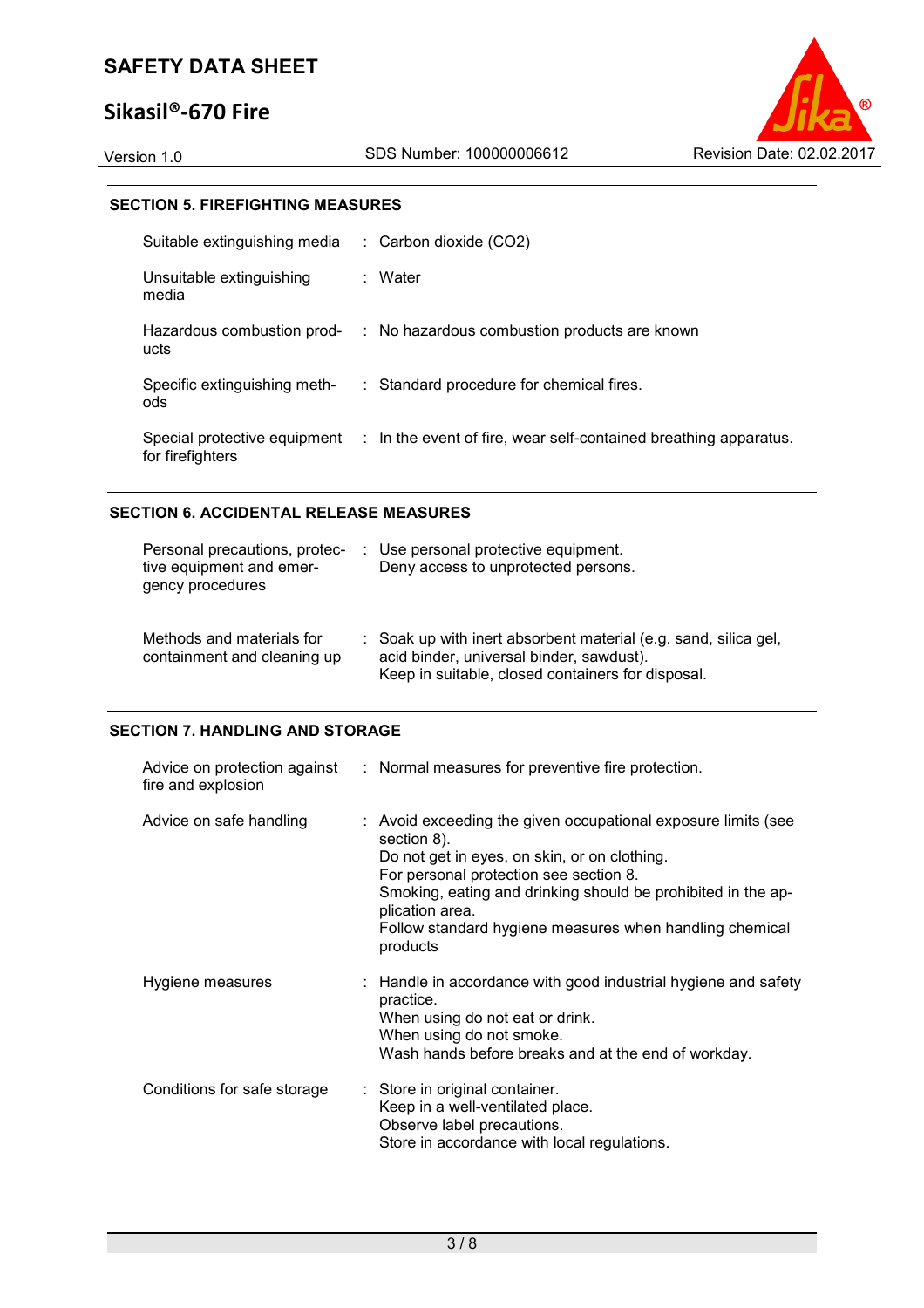### **Sikasil®-670 Fire**



#### **SECTION 8. EXPOSURE CONTROLS/PERSONAL PROTECTION**

#### **Components with workplace control parameters**

Contains no substances with occupational exposure limit values.

### **Occupational exposure limits of decomposition products**

| Components | CAS-No.                              | Value type                           | Control parame-    | <b>Basis</b> |
|------------|--------------------------------------|--------------------------------------|--------------------|--------------|
|            |                                      | (Form of                             | ters / Permissible |              |
|            |                                      | exposure)                            | concentration      |              |
| methanol   | $67 - 56 - 1$                        | <b>TWA</b>                           | 200 ppm            | AU OEL       |
|            |                                      |                                      | 262 mg/m3          |              |
|            |                                      | Further information: Skin absorption |                    |              |
|            |                                      | <b>STEL</b>                          | 250 ppm            | AU OEL       |
|            |                                      |                                      | 328 mg/m3          |              |
|            | Further information: Skin absorption |                                      |                    |              |
|            |                                      | <b>TWA</b>                           | 200 ppm            | <b>ACGIH</b> |
|            |                                      | <b>STEL</b>                          | 250 ppm            | <b>ACGIH</b> |
| methanol   | 67-56-1                              | <b>TWA</b>                           | 200 ppm            | AU OEL       |
|            |                                      |                                      | 262 mg/m3          |              |
|            | Further information: Skin absorption |                                      |                    |              |
|            |                                      | <b>STEL</b>                          | 250 ppm            | AU OEL       |
|            |                                      |                                      | 328 mg/m3          |              |
|            | Further information: Skin absorption |                                      |                    |              |
|            |                                      | TWA                                  | 200 ppm            | <b>ACGIH</b> |
|            |                                      | <b>STEL</b>                          | 250 ppm            | <b>ACGIH</b> |

#### **Personal protective equipment**

| Respiratory protection   | : Use respiratory protection unless adequate local exhaust<br>ventilation is provided or exposure assessment demonstrates<br>that exposures are within recommended exposure guidelines.<br>The filter class for the respirator must be suitable for the max-<br>imum expected contaminant concentration<br>(gas/vapour/aerosol/particulates) that may arise when han-<br>dling the product. If this concentration is exceeded, self-<br>contained breathing apparatus must be used. |
|--------------------------|-------------------------------------------------------------------------------------------------------------------------------------------------------------------------------------------------------------------------------------------------------------------------------------------------------------------------------------------------------------------------------------------------------------------------------------------------------------------------------------|
| Hand protection          | : Chemical-resistant, impervious gloves complying with an ap-<br>proved standard should be worn at all times when handling<br>chemical products if a risk assessment indicates this is nec-<br>essary.                                                                                                                                                                                                                                                                              |
| Eye protection           | : Safety eyewear complying with an approved standard should<br>be used when a risk assessment indicates this is necessary.                                                                                                                                                                                                                                                                                                                                                          |
| Skin and body protection | : Choose body protection in relation to its type, to the concen-<br>tration and amount of dangerous substances, and to the spe-<br>cific work-place.                                                                                                                                                                                                                                                                                                                                |

### **SECTION 9. PHYSICAL AND CHEMICAL PROPERTIES**

| Appearance | : paste     |
|------------|-------------|
| Colour     | : dark grey |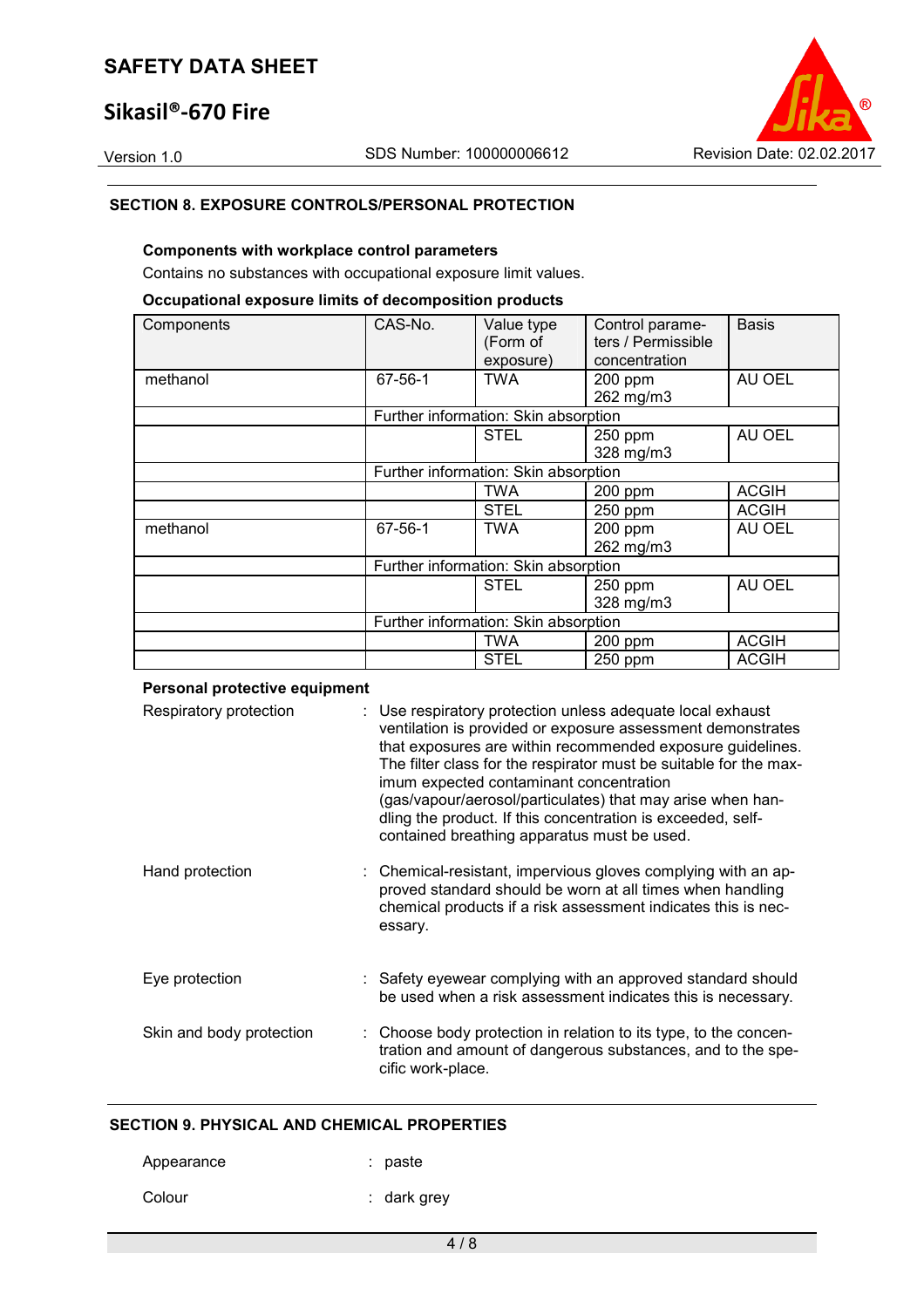# **Sikasil®-670 Fire**



| Version 1.0                                | SDS Number: 100000006612                  | Revision Date: 02.02.2017 |
|--------------------------------------------|-------------------------------------------|---------------------------|
|                                            |                                           |                           |
| Odour                                      | No data available                         |                           |
| <b>Odour Threshold</b>                     | No data available                         |                           |
| pH                                         | No data available                         |                           |
| Melting point/range / Freezing<br>point    | : No data available                       |                           |
| Boiling point/boiling range                | : No data available                       |                           |
| Flash point                                | : $>93 °C (199 °F)$<br>Method: closed cup |                           |
| Evaporation rate                           | : No data available                       |                           |
| Flammability                               | : No data available                       |                           |
| Upper explosion limit                      | : No data available                       |                           |
| Lower explosion limit                      | : No data available                       |                           |
| Vapour pressure                            | $: 0.01$ hPa (0.01 mmHg)                  |                           |
| Relative vapour density                    | No data available                         |                           |
| Density                                    | : ca. 1.35 g/cm3 (20 °C (68 °F) ())       |                           |
| Solubility(ies)<br>Water solubility        | : insoluble                               |                           |
| Partition coefficient: n-<br>octanol/water | : No data available                       |                           |
| Auto-ignition temperature                  | No data available                         |                           |
| Decomposition temperature                  | No data available                         |                           |
| Viscosity<br>Viscosity, dynamic            | No data available                         |                           |
| Viscosity, kinematic                       | $>$ 20.5 mm2/s (40 °C)                    |                           |
| <b>Explosive properties</b>                | No data available                         |                           |
| Molecular weight                           | No data available                         |                           |

# **SECTION 10. STABILITY AND REACTIVITY**

| Reactivity         | : No dangerous reaction known under conditions of normal use. |
|--------------------|---------------------------------------------------------------|
| Chemical stability | $\therefore$ The product is chemically stable.                |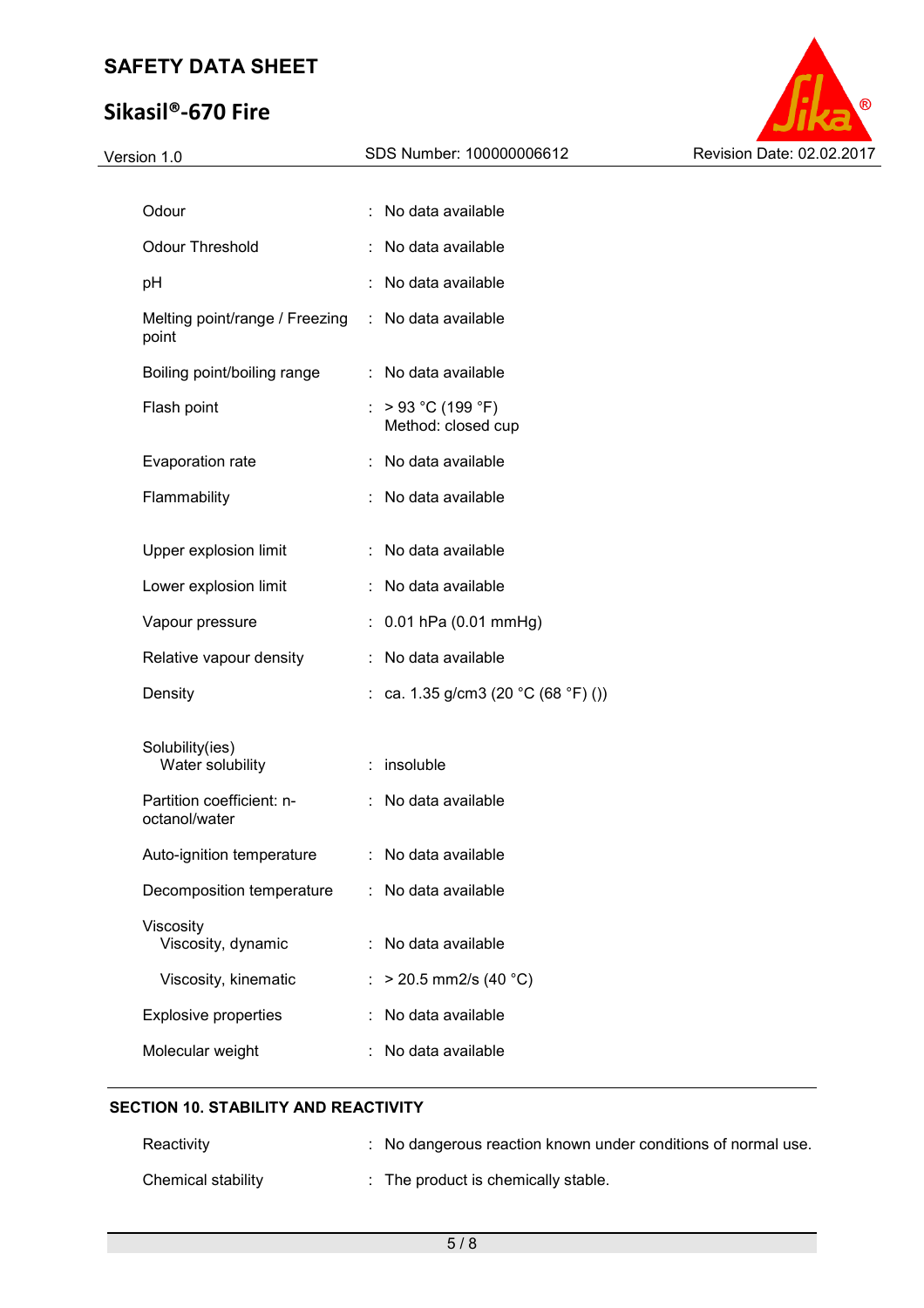# **Sikasil®-670 Fire**

| Version 1.0                             | SDS Number: 100000006612                       | Revision Date: 02.02.2017 |
|-----------------------------------------|------------------------------------------------|---------------------------|
| Possibility of hazardous reac-<br>tions | : Stable under recommended storage conditions. |                           |
| Conditions to avoid                     | $\therefore$ No data available                 |                           |
| Incompatible materials                  | $\therefore$ No data available                 |                           |
| Hazardous decomposition<br>products     | : methanol                                     |                           |
|                                         | methanol                                       |                           |

#### **SECTION 11. TOXICOLOGICAL INFORMATION**

#### **Acute toxicity**

Not classified based on available information.

| <b>Components:</b>                            |                                                                           |
|-----------------------------------------------|---------------------------------------------------------------------------|
| trimethoxyvinylsilane:<br>Acute oral toxicity | : LD50 Oral (Rat): ca. $7,120$ mg/kg                                      |
| Acute inhalation toxicity                     | : LC50: ca. 16.8 mg/l<br>Exposure time: 4 h<br>Test atmosphere: dust/mist |
| Acute dermal toxicity                         | : LD50: $3,540$ mg/kg                                                     |

#### **Skin corrosion/irritation**

Not classified based on available information.

#### **Serious eye damage/eye irritation**

Causes serious eye irritation.

#### **Respiratory or skin sensitisation**

Skin sensitisation: Not classified based on available information. Respiratory sensitisation: Not classified based on available information.

#### **Chronic toxicity**

#### **Germ cell mutagenicity**

Not classified based on available information.

#### **Carcinogenicity**

Not classified based on available information.

#### **Reproductive toxicity**

Not classified based on available information.

#### **STOT - single exposure**

Not classified based on available information.

#### **STOT - repeated exposure**

Not classified based on available information.

#### **Aspiration toxicity**

Not classified based on available information.

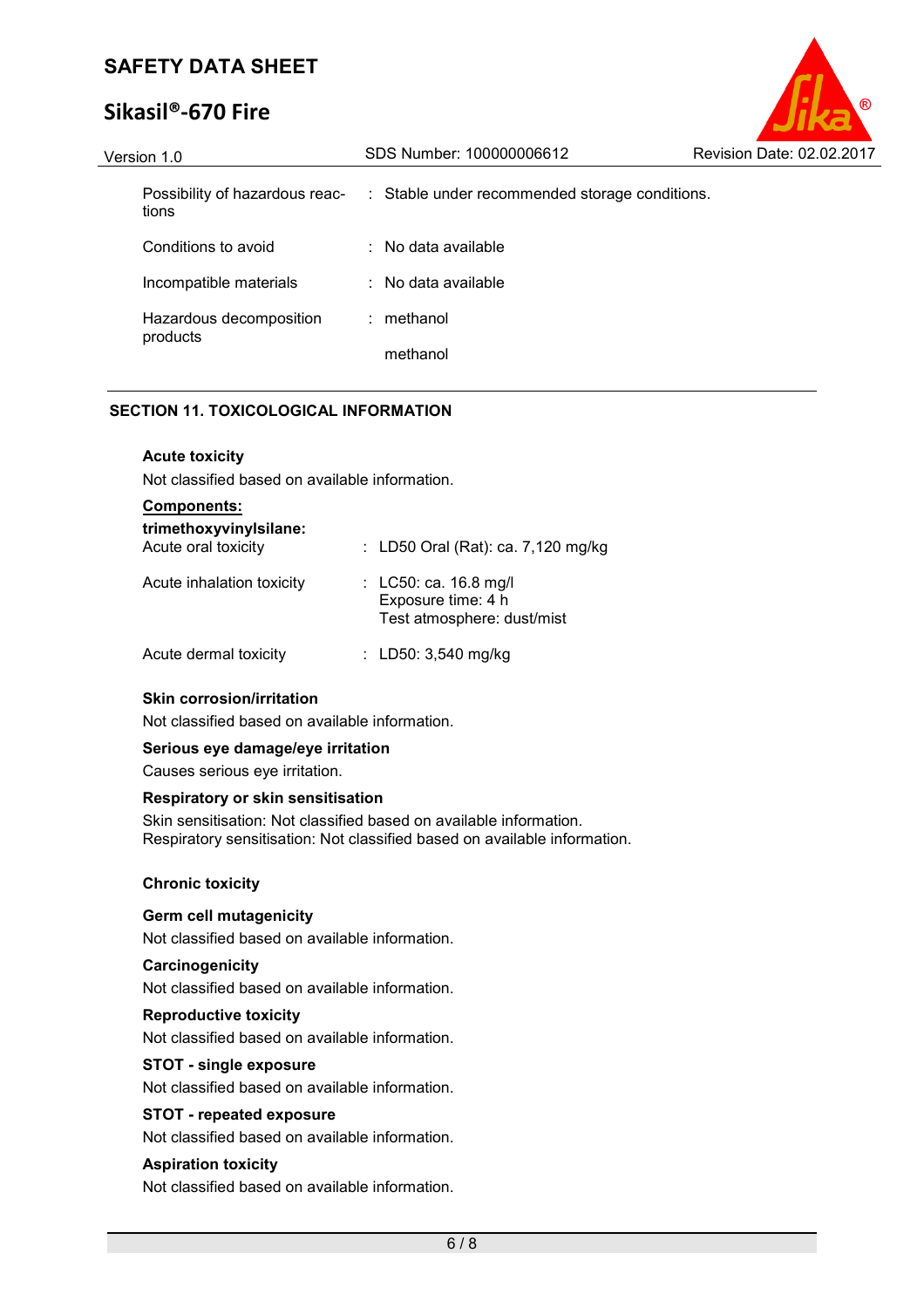### **Sikasil®-670 Fire**



#### **SECTION 12. ECOLOGICAL INFORMATION**

| <b>Ecotoxicity</b><br>No data available                                                                     |
|-------------------------------------------------------------------------------------------------------------|
| Persistence and degradability<br>No data available                                                          |
| <b>Bioaccumulative potential</b><br>No data available                                                       |
| <b>Mobility in soil</b><br>No data available                                                                |
| Other adverse effects                                                                                       |
| <b>Product:</b><br>Additional ecological infor-<br>: There is no data available for this product.<br>mation |

### **SECTION 13. DISPOSAL CONSIDERATIONS**

| <b>Disposal methods</b> |                                                                                                                                                            |
|-------------------------|------------------------------------------------------------------------------------------------------------------------------------------------------------|
| Waste from residues     | : Do not contaminate ponds, waterways or ditches with chemi-<br>cal or used container.<br>Send to a licensed waste management company.                     |
| Contaminated packaging  | : Empty remaining contents.<br>Dispose of as unused product.<br>Do not re-use empty containers.<br>Do not burn, or use a cutting torch on, the empty drum. |

#### **SECTION 14. TRANSPORT INFORMATION**

**International Regulations IATA-DGR** Not dangerous goods **IMDG-Code** Not dangerous goods

**Transport in bulk according to Annex II of MARPOL 73/78 and the IBC Code** 

Not applicable for product as supplied.

# **National Regulations**

**ADG** Not dangerous goods

#### **SECTION 15. REGULATORY INFORMATION**

**Safety, health and environmental regulations/legislation specific for the substance or mixture** 

Standard for the Uniform : No poison schedule number allocated